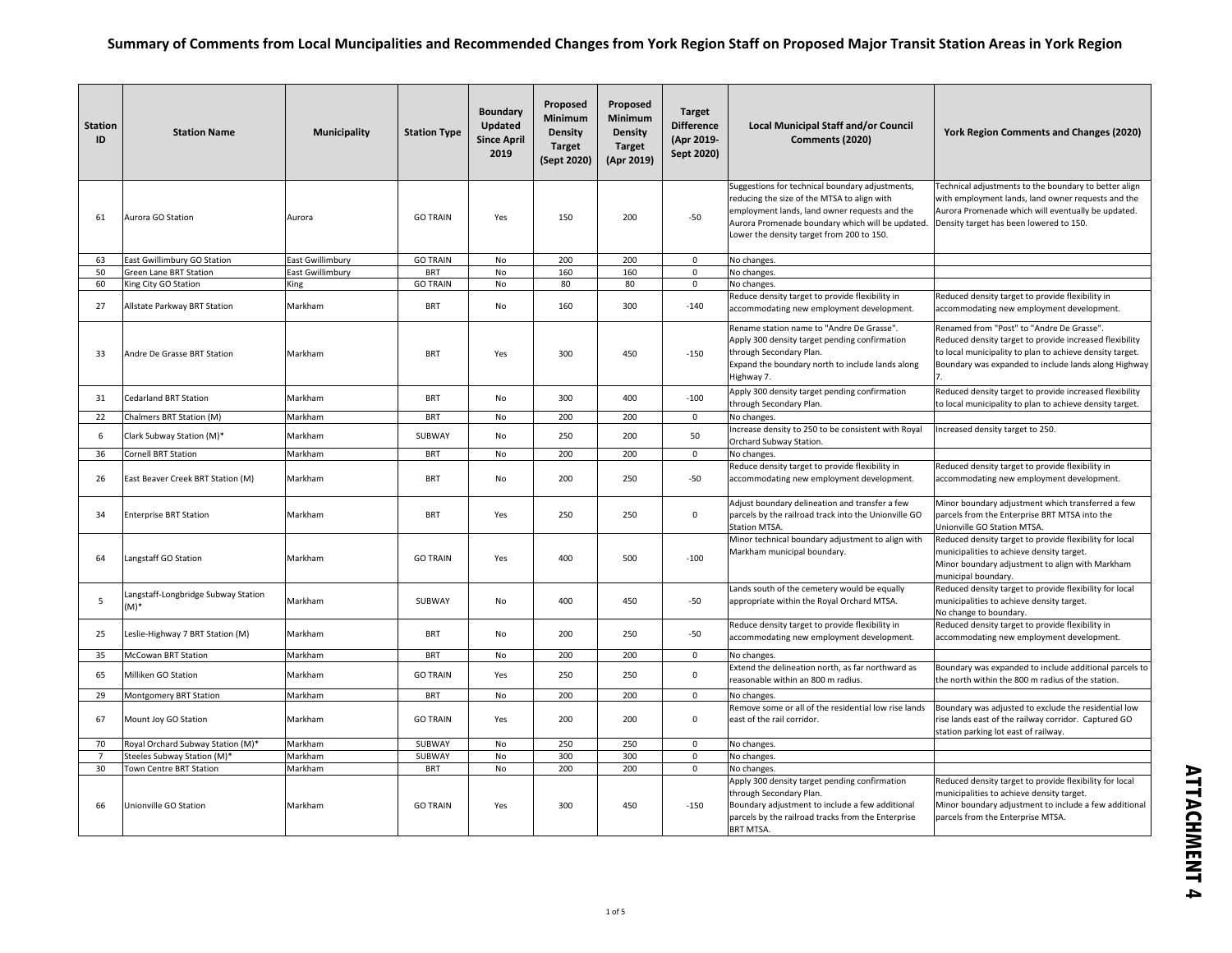| <b>Station</b><br>ID | <b>Station Name</b>                 | Municipality         | <b>Station Type</b> | <b>Boundary</b><br>Updated<br><b>Since April</b><br>2019 | Proposed<br><b>Minimum</b><br><b>Density</b><br><b>Target</b><br>(Sept 2020) | Proposed<br><b>Minimum</b><br><b>Density</b><br><b>Target</b><br>(Apr 2019) | <b>Target</b><br><b>Difference</b><br>(Apr 2019-<br>Sept 2020) | <b>Local Municipal Staff and/or Council</b><br>Comments (2020)                                                                                                                                                                                    | York Region Comments and Changes (2020)                                                                                                                                                                                                                                    |
|----------------------|-------------------------------------|----------------------|---------------------|----------------------------------------------------------|------------------------------------------------------------------------------|-----------------------------------------------------------------------------|----------------------------------------------------------------|---------------------------------------------------------------------------------------------------------------------------------------------------------------------------------------------------------------------------------------------------|----------------------------------------------------------------------------------------------------------------------------------------------------------------------------------------------------------------------------------------------------------------------------|
| 23                   | Valleymede BRT Station (M)          | Markham              | <b>BRT</b>          | No                                                       | 250                                                                          | 250                                                                         | $\mathbf 0$                                                    | No changes.                                                                                                                                                                                                                                       |                                                                                                                                                                                                                                                                            |
| 32                   | <b>Warden BRT Station</b>           | Markham              | <b>BRT</b>          | No                                                       | 300                                                                          | 300                                                                         | $\Omega$                                                       | Apply 300 density target pending confirmation<br>through Secondary Plan.                                                                                                                                                                          | Acknowledged, no change necessary.                                                                                                                                                                                                                                         |
| 24                   | West Beaver Creek BRT Station (M)   | Markham              | <b>BRT</b>          | No                                                       | 250                                                                          | 300                                                                         | -50                                                            | Reduce density target to provide flexibility in<br>accommodating new employment development.                                                                                                                                                      | Reduced density target, taking into consideration the<br>existing density in the MTSA.                                                                                                                                                                                     |
| 28                   | <b>Woodbine BRT Station</b>         | Markham              | <b>BRT</b>          | No                                                       | 160                                                                          | 200                                                                         | $-40$                                                          | Reduce density target to provide flexibility in<br>accommodating new employment development.                                                                                                                                                      | Reduced density target to provide flexibility in<br>accommodating new employment development.                                                                                                                                                                              |
| 49                   | <b>Bonshaw BRT Station</b>          | Newmarket            | <b>BRT</b>          | No                                                       | 160                                                                          | 160                                                                         | $\mathbf 0$                                                    | No changes.                                                                                                                                                                                                                                       |                                                                                                                                                                                                                                                                            |
| 47                   | Eagle BRT Station                   | Newmarket            | <b>BRT</b>          | No                                                       | 200                                                                          | 200                                                                         | 0                                                              | No changes.                                                                                                                                                                                                                                       |                                                                                                                                                                                                                                                                            |
| 56                   | lighway 404 BRT Station             | Newmarket            | <b>BRT</b>          | No                                                       | 160                                                                          | 160                                                                         | 0                                                              | No changes.                                                                                                                                                                                                                                       |                                                                                                                                                                                                                                                                            |
| 54                   | Huron Heights BRT Station           | Newmarket            | <b>BRT</b>          | No                                                       | 160                                                                          | 160                                                                         | 0                                                              | No changes.                                                                                                                                                                                                                                       |                                                                                                                                                                                                                                                                            |
| 55                   | eslie-Davis BRT Station             | Newmarket            | <b>BRT</b>          | No                                                       | 160                                                                          | 160                                                                         | 0                                                              | No changes.                                                                                                                                                                                                                                       |                                                                                                                                                                                                                                                                            |
| 51                   | Longford BRT Station                | Newmarket            | <b>BRT</b>          | No                                                       | 200                                                                          | 200                                                                         | 0                                                              | No changes.                                                                                                                                                                                                                                       |                                                                                                                                                                                                                                                                            |
| 52                   | Main BRT Station                    | Newmarket            | <b>BRT</b>          | No                                                       | 160                                                                          | 160                                                                         | $\mathbf{0}$                                                   | No changes.                                                                                                                                                                                                                                       |                                                                                                                                                                                                                                                                            |
| 46                   | <b>Mulock BRT Station</b>           | Newmarket            | <b>BRT</b>          | Yes                                                      | 160                                                                          | 160                                                                         | $\mathbf{0}$                                                   | Revise boundary after Mulock GO MTSA changes,<br>remove United Circle and hydro corridor areas.                                                                                                                                                   | Boundary revised to remove United Circle and hydro<br>corridor.                                                                                                                                                                                                            |
| 62                   | Mulock GO Station∆                  | Newmarket            | <b>GO TRAIN</b>     | Yes                                                      | 150                                                                          | 150                                                                         | 0                                                              | Match Mulock GO Station Secondary Plan Boundary.                                                                                                                                                                                                  | Boundary revised to match Mulock GO Station<br>Secondary Plan.                                                                                                                                                                                                             |
| 45                   | Savage-Sawmill BRT Station          | Newmarket            | <b>BRT</b>          | Yes                                                      | 160                                                                          | 160                                                                         | 0                                                              | Remove Hope Circle area.                                                                                                                                                                                                                          | Boundary revised to remove Hope Circle area.                                                                                                                                                                                                                               |
| 53                   | Southlake BRT Station               | Newmarket            | <b>BRT</b>          | No                                                       | 200                                                                          | 250                                                                         | $-50$                                                          | Agree with the reduction of the proposed density<br>target.                                                                                                                                                                                       | Reduced density target to provide flexibility for local<br>municipalities to achieve density target.                                                                                                                                                                       |
| 48                   | Yonge-Davis BRT Station             | Newmarket            | <b>BRT</b>          | No                                                       | 250                                                                          | 250                                                                         | 0                                                              | No changes.                                                                                                                                                                                                                                       |                                                                                                                                                                                                                                                                            |
| 38                   | 16th-Carrville BRT Station          | Richmond Hill        | <b>BRT</b>          | No                                                       | 300                                                                          | 300                                                                         | 0                                                              | No changes.                                                                                                                                                                                                                                       |                                                                                                                                                                                                                                                                            |
| 44                   | 19th-Gamble BRT Station             | Richmond Hill        | <b>BRT</b>          | No                                                       | 160                                                                          | 160                                                                         | 0                                                              | No changes.                                                                                                                                                                                                                                       |                                                                                                                                                                                                                                                                            |
| 37                   | Bantry-Scott BRT Station            | <b>Richmond Hill</b> | <b>BRT</b>          | No                                                       | 200                                                                          | 200                                                                         | 0                                                              | No changes.                                                                                                                                                                                                                                       |                                                                                                                                                                                                                                                                            |
| 20                   | Bathurst-Highway 7 BRT Station (R)# | Richmond Hill        | <b>BRT</b>          | Yes                                                      | 160                                                                          | $\mathsf 0$                                                                 | 160                                                            | Investigate the inclusion of lands on the east side of<br>Bathurst Street.                                                                                                                                                                        | Lands east of Bathurst Street are currently within the<br>Parkway Belt West Lands.<br>Development of the MTSA is contingent upon removal<br>by the Province from the Parkway Belt West Plan.<br>A minimum density target of 160 p+j/ha has been<br>proposed for this MTSA. |
| 21                   | <b>Bayview BRT Station</b>          | <b>Richmond Hill</b> | <b>BRT</b>          | Yes                                                      | 160                                                                          | 160                                                                         | $\Omega$                                                       | Expand boundary on the east side of the proposed<br>MTSA to link to Richmond Hill Centre MTSA in order<br>to create a continuous corridor of intensification.<br>Increase the residents to jobs target to a ratio of 80<br>residents and 20 jobs. | Boundary was expanded on the west side to connect to<br>the Richmond Hill Centre Subway Station MTSA.<br>Preliminary policy directions are proposed to encourage<br>local municipalities to set residents to job targets, if<br>desired.                                   |
| 43                   | <b>Bernard BRT Station</b>          | <b>Richmond Hill</b> | <b>BRT</b>          | No                                                       | 200                                                                          | 200                                                                         | $\mathbf{0}$                                                   | No changes.                                                                                                                                                                                                                                       |                                                                                                                                                                                                                                                                            |
| 22                   | Chalmers BRT Station (R)            | Richmond Hill        | <b>BRT</b>          | No                                                       | 200                                                                          | 200                                                                         | 0                                                              | No changes.                                                                                                                                                                                                                                       |                                                                                                                                                                                                                                                                            |
| 41                   | Crosby BRT Station                  | Richmond Hill        | <b>BRT</b>          | No                                                       | 160                                                                          | 160                                                                         | $\mathbf 0$                                                    | No changes.                                                                                                                                                                                                                                       |                                                                                                                                                                                                                                                                            |
| 26                   | East Beaver Creek BRT Station (R)   | <b>Richmond Hill</b> | <b>BRT</b>          | No                                                       | 200                                                                          | 250                                                                         | $-50$                                                          | Agree with Regional staff in reducing the density<br>target to align with Markham side and to allow for<br>more flexibility.                                                                                                                      | Reduced density target to provide flexibility in<br>accommodating new employment development and to<br>align with Markham MTSA density target.                                                                                                                             |
| 42                   | Elgin Mills BRT Station             | Richmond Hill        | <b>BRT</b>          | No                                                       | 160                                                                          | 160                                                                         | 0                                                              | No changes.                                                                                                                                                                                                                                       |                                                                                                                                                                                                                                                                            |
| 72                   | Gormley GO Station                  | <b>Richmond Hill</b> | <b>GO TRAIN</b>     | Yes                                                      | 10                                                                           | $\mathbf 0$                                                                 | 10                                                             | Add Gormley GO Station as a MTSA.                                                                                                                                                                                                                 | New station added to the Region's MTSA network.                                                                                                                                                                                                                            |
| 25                   | Leslie-Highway 7 BRT Station (R)    | Richmond Hill        | <b>BRT</b>          | No                                                       | 200                                                                          | 250                                                                         | $-50$                                                          | Agree with Regional staff in reducing the density<br>target to align with Markham side and to allow for<br>more flexibility.                                                                                                                      | Reduced density target to provide flexibility in<br>accommodating new employment development and to<br>align with Markham MTSA density target.                                                                                                                             |
| 40                   | Major Mackenzie BRT Station         | <b>Richmond Hill</b> | <b>BRT</b>          | No                                                       | 160                                                                          | 160                                                                         | 0                                                              | No changes                                                                                                                                                                                                                                        |                                                                                                                                                                                                                                                                            |
| $\overline{4}$       | Richmond Hill Centre Subway Station | <b>Richmond Hill</b> | SUBWAY              | Yes                                                      | 400                                                                          | 500                                                                         | $-100$                                                         | Expand boundary on the west side of the proposed<br>MTSA to Bayview BRT Station MTSA in order to<br>create a continuous corridor of intensification.                                                                                              | Boundary was expanded on the east side to connect to<br>the Bayview BRT Station MTSA.<br>Reduced density target to provide flexibility for local<br>municipalities to achieve density target.                                                                              |
| 71                   | Richmond Hill GO Station            | Richmond Hill        | <b>GO TRAIN</b>     | Yes                                                      | 150                                                                          | 150                                                                         | $\mathbf{0}$                                                   | No changes.                                                                                                                                                                                                                                       |                                                                                                                                                                                                                                                                            |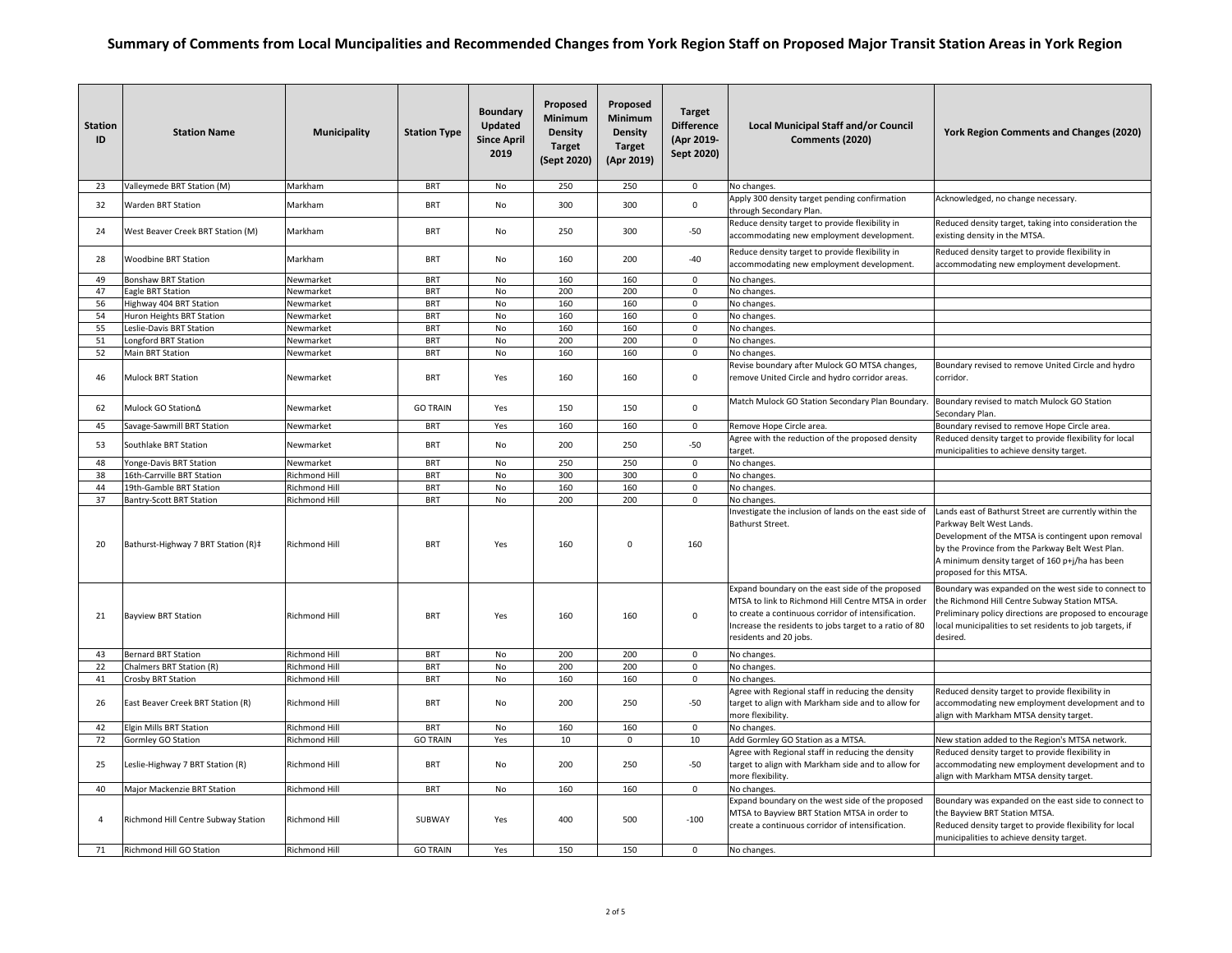| <b>Station</b><br>ID | <b>Station Name</b>                      | <b>Municipality</b>  | <b>Station Type</b> | <b>Boundary</b><br>Updated<br><b>Since April</b><br>2019 | Proposed<br>Minimum<br><b>Density</b><br><b>Target</b><br>(Sept 2020) | Proposed<br>Minimum<br><b>Density</b><br><b>Target</b><br>(Apr 2019) | <b>Target</b><br><b>Difference</b><br>(Apr 2019-<br>Sept 2020) | <b>Local Municipal Staff and/or Council</b><br>Comments (2020)                                                                                                                                                                                                                                                                                                                                             | York Region Comments and Changes (2020)                                                                                                                                                                                                                                                                        |
|----------------------|------------------------------------------|----------------------|---------------------|----------------------------------------------------------|-----------------------------------------------------------------------|----------------------------------------------------------------------|----------------------------------------------------------------|------------------------------------------------------------------------------------------------------------------------------------------------------------------------------------------------------------------------------------------------------------------------------------------------------------------------------------------------------------------------------------------------------------|----------------------------------------------------------------------------------------------------------------------------------------------------------------------------------------------------------------------------------------------------------------------------------------------------------------|
| 23                   | Valleymede BRT Station (R)               | Richmond Hill        | <b>BRT</b>          | <b>No</b>                                                | 250                                                                   | 250                                                                  | $\mathbf{0}$                                                   | No changes.                                                                                                                                                                                                                                                                                                                                                                                                |                                                                                                                                                                                                                                                                                                                |
| 39                   | <b>Weldrick BRT Station</b>              | Richmond Hill        | <b>BRT</b>          | No                                                       | 200                                                                   | 200                                                                  | $\mathbf 0$                                                    | Increase residents to jobs target to a ratio of 80<br>residents and 20 jobs.                                                                                                                                                                                                                                                                                                                               | Preliminary policy directions are proposed to encourage<br>local municipalities to set residents to job targets, if<br>desired.                                                                                                                                                                                |
| 24                   | West Beaver Creek BRT Station (R)        | <b>Richmond Hill</b> | <b>BRT</b>          | No                                                       | 160                                                                   | 160                                                                  | $\mathbf 0$                                                    | No changes.                                                                                                                                                                                                                                                                                                                                                                                                |                                                                                                                                                                                                                                                                                                                |
| 10                   | Anslsey Grove BRT Station                | Vaughan              | <b>BRT</b>          | No                                                       | 200                                                                   | 200                                                                  | $\mathbf 0$                                                    | No changes.                                                                                                                                                                                                                                                                                                                                                                                                |                                                                                                                                                                                                                                                                                                                |
| 19                   | <b>Atkinson BRT Station</b>              | Vaughan              | <b>BRT</b>          | Yes                                                      | 160                                                                   | 160                                                                  | $\mathsf 0$                                                    | Exclude single-detached houses, parkland, 2 schools.                                                                                                                                                                                                                                                                                                                                                       | Removed 1 school and townhouses in southwest corner<br>due to its proximity from the transit station.<br>Single-detached houses adjacent to the station is<br>retained to be consistent with the principle of including<br>lands in close proximity to the transit station as part of<br>the MTSA delineation. |
| 20                   | Bathurst-Highway 7 BRT Station (V)       | Vaughan              | <b>BRT</b>          | Yes                                                      | $\mathsf 0$                                                           | 80                                                                   | -80                                                            | Exclude single-detached houses.                                                                                                                                                                                                                                                                                                                                                                            | Removed Vaughan portion of this MTSA.                                                                                                                                                                                                                                                                          |
| 6                    | Clark Subway Station (V)*                | Vaughan              | SUBWAY              | <b>No</b>                                                | 250                                                                   | 250                                                                  | $\mathbf 0$                                                    | No changes.                                                                                                                                                                                                                                                                                                                                                                                                |                                                                                                                                                                                                                                                                                                                |
| 12                   | <b>Commerce BRT Station</b>              | Vaughan              | <b>BRT</b>          | No                                                       | 350                                                                   | 350                                                                  | $\mathsf 0$                                                    | Local staff comments regarding the land owner<br>requests on the various parcels on Portage Parkway:<br>If the Regional Council decision is that the lands<br>should not be within the Employment Area, then<br>include the lands within the MTSA boundary. If<br>Regional Council's decision is that the lands should<br>be within the Employment Area, then do not include<br>the lands within the MTSA. | Regional staff will review the MTSA boundary pending<br>the results of the Regional Council decision on the<br>employment area conversion request.                                                                                                                                                             |
| 15                   | <b>Concord Station BRT Station</b>       | Vaughan              | <b>BRT</b>          | Yes                                                      | 160                                                                   | 160                                                                  | $\mathbf 0$                                                    | Exclude natural heritage system (NHS).                                                                                                                                                                                                                                                                                                                                                                     | Adjustments made to boundary for natural heritage<br>system (NHS). Aligned with the Concord Secondary<br>Plan along Baldwin Ave.                                                                                                                                                                               |
| 13                   | <b>Creditstone BRT Station</b>           | Vaughan              | <b>BRT</b>          | No                                                       | 300                                                                   | 300                                                                  | $\mathbf 0$                                                    | No changes.                                                                                                                                                                                                                                                                                                                                                                                                |                                                                                                                                                                                                                                                                                                                |
| 18                   | Disera-Promenade BRT Station             | Vaughan              | <b>BRT</b>          | No                                                       | 200                                                                   | 200                                                                  | $\mathbf 0$                                                    | No changes.                                                                                                                                                                                                                                                                                                                                                                                                |                                                                                                                                                                                                                                                                                                                |
| 16                   | <b>Dufferin BRT Station</b>              | Vaughan              | <b>BRT</b>          | <b>No</b>                                                | 160                                                                   | 160                                                                  | $\mathbf 0$                                                    | No changes.                                                                                                                                                                                                                                                                                                                                                                                                |                                                                                                                                                                                                                                                                                                                |
| $\overline{2}$       | Highway 407 Subway Station+              | Vaughan              | SUBWAY              | No                                                       | 0                                                                     | 200                                                                  | $-200$                                                         | Lower target to zero due to Parkway Belt.                                                                                                                                                                                                                                                                                                                                                                  | Target lowered to zero.                                                                                                                                                                                                                                                                                        |
| 14                   | Keele BRT Station                        | Vaughan              | <b>BRT</b>          | No                                                       | 160                                                                   | 160                                                                  | $\mathbf 0$                                                    | Exclude single-detached houses.                                                                                                                                                                                                                                                                                                                                                                            | Single-detached houses retained to be consistent with<br>the principle of including lands in close proximity to the<br>transit station as part of the MTSA delineation.                                                                                                                                        |
| 59                   | Kirby GO Station∆                        | Vaughan              | <b>GO TRAIN</b>     | No                                                       | 150                                                                   | 150                                                                  | $\mathbf 0$                                                    | No changes.                                                                                                                                                                                                                                                                                                                                                                                                |                                                                                                                                                                                                                                                                                                                |
| 5                    | Langstaff-Longbridge Subway Station (V)* | Vaughan              | SUBWAY              | Yes                                                      | 200                                                                   | 200                                                                  | $\mathsf 0$                                                    | No changes.                                                                                                                                                                                                                                                                                                                                                                                                | Adjustments made to match revised adjacent MTSA.                                                                                                                                                                                                                                                               |
| 58                   | Maple GO Station                         | Vaughan              | <b>GO TRAIN</b>     | No                                                       | 150                                                                   | 150                                                                  | $\mathsf 0$                                                    | No changes.                                                                                                                                                                                                                                                                                                                                                                                                | No changes to the MTSA boundary.                                                                                                                                                                                                                                                                               |
| 9                    | Pine Valley BRT Station                  | Vaughan              | <b>BRT</b>          | No                                                       | 160                                                                   | 160                                                                  | $\mathbf 0$                                                    | Exclude single-detached houses.                                                                                                                                                                                                                                                                                                                                                                            | Singles-detached houses retained to be consistent with<br>the principle of including lands in close proximity to the<br>transit station as part of the MTSA delineation.                                                                                                                                       |
| $\overline{3}$       | Pioneer Village Subway Station           | Vaughan              | SUBWAY              | No                                                       | 200                                                                   | 250                                                                  | $-50$                                                          | No changes.                                                                                                                                                                                                                                                                                                                                                                                                | Reduced density target to provide flexibility for local<br>municipalities to achieve density target.                                                                                                                                                                                                           |
| 70                   | Royal Orchard Subway Station (V)*        | Vaughan              | SUBWAY              | Yes                                                      | 200                                                                   | 200                                                                  | $\mathbf 0$                                                    | Exclude parkland.                                                                                                                                                                                                                                                                                                                                                                                          | Removed parkland.                                                                                                                                                                                                                                                                                              |
| 57                   | Rutherford GO Station                    | Vaughan              | <b>GO TRAIN</b>     | No                                                       | 150                                                                   | 150                                                                  | $\mathsf{O}\xspace$                                            | Exclude stormwater management pond and semi-<br>detached houses.                                                                                                                                                                                                                                                                                                                                           | Stormwater management pond retained due to<br>potential future development potential. Semi-detached<br>houses retained to be consistent with the principle of<br>including lands in close proximity to the transit station<br>as part of the MTSA delineation.                                                 |
| $\overline{7}$       | Steeles Subway Station (V)*              | Vaughan              | SUBWAY              | <b>No</b>                                                | 300                                                                   | 250                                                                  | 50                                                             |                                                                                                                                                                                                                                                                                                                                                                                                            | Density target has been increased to reflect the<br>development potential for this MTSA and to better<br>align with the Steeles MTSA portion in Markham.                                                                                                                                                       |
| 17                   | Taiga BRT Station                        | Vaughan              | <b>BRT</b>          | No                                                       | 160                                                                   | 160                                                                  | $\mathsf 0$                                                    | Exclude single-detached houses.                                                                                                                                                                                                                                                                                                                                                                            | Single-detached houses retained to be consistent with<br>the principle of including lands in close proximity to the<br>transit station as part of the MTSA delineation.                                                                                                                                        |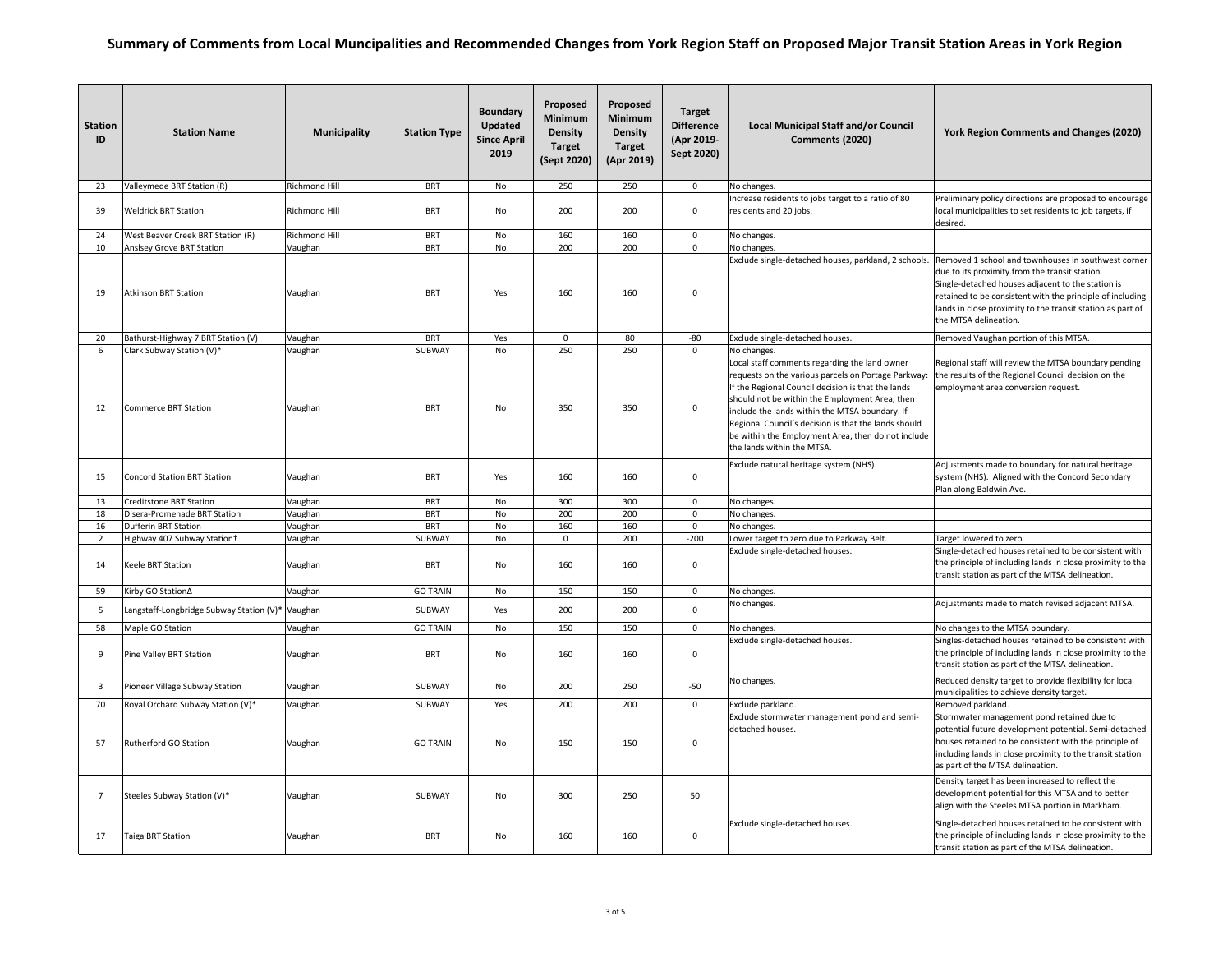| Station<br>ID | <b>Station Name</b>                           | <b>Municipality</b>    | <b>Station Type</b> | <b>Boundary</b><br>Updated<br><b>Since April</b><br>2019 | Proposed<br><b>Minimum</b><br><b>Density</b><br><b>Target</b><br>(Sept 2020) | Proposed<br><b>Minimum</b><br><b>Density</b><br><b>Target</b><br>(Apr 2019) | <b>Target</b><br><b>Difference</b><br>(Apr 2019-<br>Sept 2020) | <b>Local Municipal Staff and/or Council</b><br>Comments (2020) | York Region Comments and Changes (2020)                                                                                                                                                         |
|---------------|-----------------------------------------------|------------------------|---------------------|----------------------------------------------------------|------------------------------------------------------------------------------|-----------------------------------------------------------------------------|----------------------------------------------------------------|----------------------------------------------------------------|-------------------------------------------------------------------------------------------------------------------------------------------------------------------------------------------------|
|               | Vaughan Metropolitan Centre Subway<br>Station | Vaughan                | SUBWAY              | No                                                       | 400                                                                          | 500                                                                         | $-100$                                                         | Lower target to 400.                                           | Reduced density target to provide flexibility for local<br>municipalities to achieve density target.                                                                                            |
| 11            | <b>Weston BRT Station</b>                     | Vaughan                | <b>BRT</b>          | No                                                       | 250                                                                          | 250                                                                         | $\Omega$                                                       | No changes.                                                    |                                                                                                                                                                                                 |
|               | Wigwoss-Helen BRT Station                     | Vaughan                | <b>BRT</b>          | Yes                                                      | 160                                                                          | 160                                                                         | $\Omega$                                                       | Exclude single-detached houses and school.                     | Removed school site.<br>Single-detached houses retained to be consistent with<br>the principle of including lands in close proximity to the<br>transit station as part of the MTSA delineation. |
| 69            | Lincolnville GO Station                       | Whitchurch-Stouffville | <b>GO TRAIN</b>     | Yes                                                      | 150                                                                          | 150                                                                         | 0                                                              | Boundary provided by Town's consultant.                        | Proposed MTSA boundary is consistent with boundary<br>provided by the Town of Whitchurch-Stouffville.                                                                                           |
| 68            | Stouffville GO Station                        | Whitchurch-Stouffville | <b>GO TRAIN</b>     | No                                                       | 150                                                                          | 150                                                                         |                                                                | No changes.                                                    |                                                                                                                                                                                                 |

\*Identification of this location as <sup>a</sup> MTSA is pending final approval from the Province of <sup>a</sup> Subway Station at this location.

ΔIdentification of this location as <sup>a</sup> MTSA is pending final approval from the Province of GO Train Station at this location.

t An alternative minimum density target of zero is currently proposed until lands in this MTSA are removed from the Parkway Belt West Plan designation by the Province. Once these lands are removed, appropriate minimum dens

‡ Removal of the lands from the Provincial Parkway Belt West Plan designaƟon is required to implement this MTSA.